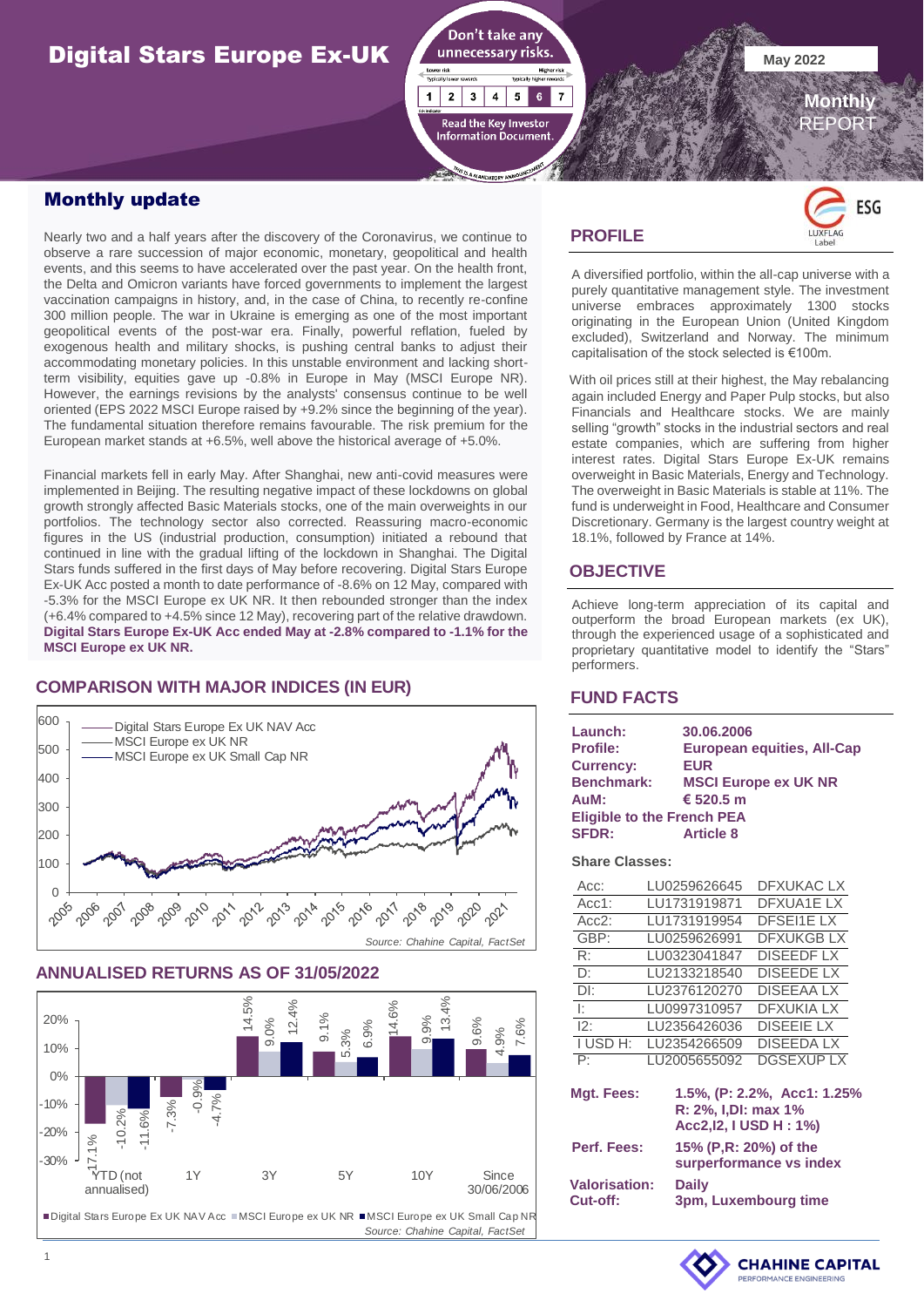## **TOP HOLDINGS AND BEST CONTRIBUTORS (31/05/2022)**

| <b>Top positions</b>      | <b>Weights</b> | <b>Top contributors</b>           | 1 Month<br>perf | 1 month<br>contribution |
|---------------------------|----------------|-----------------------------------|-----------------|-------------------------|
| Eramet SA                 | 2.83%          | Eramet SA                         | 9.8%            | 0.27%                   |
| Hapag-Lloyd AG            | 2.62%          | <b>Aker Solutions ASA</b>         | 9.7%            | 0.23%                   |
| <b>Aker Solutions ASA</b> | 2.44%          | <b>GFT Technologies SE</b>        | 18.8%           | 0.18%                   |
| Tenaris S.A.              | 2.09%          | Hapag-Lloyd AG                    | 3.5%            | 0.17%                   |
| ASM International N.V.    | 2.00%          | <b>Banco Comercial Portugues:</b> | 29.6%           | 0.17%                   |

*Source: FactSet*

## **PERFORMANCE ATTRIBUTION (EXCL. FEES) - MAY 2022**

| From 29/04/2022<br>to 31/05/2022 | Average<br>Weight | <b>Total</b><br><b>Return</b> | <b>Contribution</b><br><b>To Return</b> |
|----------------------------------|-------------------|-------------------------------|-----------------------------------------|
| Total                            | 100.0%            | $-2.6%$                       | $-2.6%$                                 |
| Energy                           | 8.0%              | 2.3%                          | 0.25%                                   |
| [Futures]                        | 3.1%              | 1.3%                          | 0.04%                                   |
| <b>Utilities</b>                 | 1.9%              | 0.0%                          | 0.01%                                   |
| <b>Communication Services</b>    | 2.7%              | $-1.7%$                       | $-0.04%$                                |
| <b>Health Care</b>               | 8.7%              | $-1.4%$                       | $-0.12%$                                |
| <b>Consumer Staples</b>          | 2.9%              | $-5.3%$                       | $-0.14%$                                |
| Financials                       | 15.3%             | $-1.2%$                       | $-0.15%$                                |
| <b>Real Estate</b>               | 1.3%              | $-8.5%$                       | $-0.19%$                                |
| Information Technology           | 11.8%             | $-2.2%$                       | $-0.23%$                                |
| <b>Consumer Discretionary</b>    | 6.7%              | $-3.9%$                       | $-0.25%$                                |
| <b>Materials</b>                 | 17.8%             | $-4.2%$                       | $-0.82%$                                |
| Industrials                      | 19.6%             | $-4.6%$                       | $-0.98%$                                |
|                                  |                   |                               | Source: FactSet                         |

## **COUNTRY BREAKDOWN (31/05/2022)**



## **STRUCTURE AND MANAGEMENT**

**Fund Managers:** Julien Bernier Aymar de Léotoing

**Location:** Luxembourg

**Man. Company:** J. Chahine Capital, a Luxembourgbased CSSF-regulated Asset Management Company

**Legal form:** Sub-Fund of DIGITAL FUNDS, a Luxembourg-based SICAV under Part I of the Luxembourg Law of December 20, 2002.

**Custodian:** UBS Europe SE (Lux. branch) **Transfer Agent:** Northern Trust Global Services Administration: Northern Trust Global Services<br>**Auditor:** PwC Luxembourg **PwC Luxembourg** 

**Registration:** Austria, Belgium, France, Germany, Italy, Luxembourg, Netherland, Spain, Sweden, Switzerland, United Kingdom

### **KEY FIGURES (31/05/2022)**

| VNI (Acc):     | €431.45  |
|----------------|----------|
| VNI (Acc1):    | € 143.18 |
| VNI (Acc2):    | € 145.95 |
| VNI (GBP):     | £528.21  |
| $VNI(R)$ :     | € 90.90  |
| $VNI(D)$ :     | € 165.70 |
| VNI (DI):      | € 84.64  |
| $VNI$ (I):     | € 269.46 |
| VNI (12):      | € 91.46  |
| VNI (I USD H): | \$92.86  |
| $VNI(P)$ :     | € 137.13 |

| <b>Risk statistics</b>                                                                   | <b>1Y</b>      | 3Y              |
|------------------------------------------------------------------------------------------|----------------|-----------------|
| Beta vs. Benchmark                                                                       | 1.23           | 1.04            |
| <b>Volatility</b>                                                                        | 22.9%          | 22.0%           |
| <b>Sharpe Ratio</b>                                                                      | $-0.32$        | 0.66            |
|                                                                                          |                | Source: FactSet |
| <b>SRRI (Acc Share):</b>                                                                 | 6              |                 |
| Median Market Capitalisation:<br>Median % of Market Volume:<br>% Small Caps (< EUR2Bio): | 27.1%<br>24.8% | € 3,523 M       |

% Mid Caps ( EUR [2Bio; 5Bio]): 25.5% % Large Caps ( >EUR 5Bio): 49.7%

**CALENDAR RETURNS**

| 31/05/2022                         | 2022      | 2021     | 2020     | 2019     | 2018     | 2017     | 2016    | 2015     | 2014    | 2013     | 2012     | <b>Since</b><br>Inception        |
|------------------------------------|-----------|----------|----------|----------|----------|----------|---------|----------|---------|----------|----------|----------------------------------|
| Digital Stars Europe Ex UK NAV Acc | $-17.1\%$ | +33.9%   | +20.2%   | $+30.1%$ | $-17.2%$ | $+25.0%$ | $+5.0%$ | $+24.7%$ | $+3.6%$ | $+37.1%$ | $+22.4%$ | +331.5%                          |
| MSCI Europe ex UK NR               | $-10.2%$  | $+24.4%$ | $+1.7%$  | $+27.1%$ | $-10.9%$ | $+11.4%$ | $+2.4%$ | $+10.7%$ | $+6.4%$ | $+22.1%$ | $+19.4%$ | +115.1%                          |
| MSCI Europe ex UK Small Cap NR     | $-11.6%$  | $+24.6%$ | $+11.7%$ | $+28.5%$ | $-15.8%$ | $+20.3%$ | $+5.5%$ | $+25.0%$ | $+5.9%$ | $+33.5%$ | $+22.8%$ | $+218.9%$                        |
| Inception date: $30/06/2006$       |           |          |          |          |          |          |         |          |         |          |          | Source: Chahine Capital, FactSet |

Find out more about the funds DIGITAL FUNDS on our website.



**chahinecapital.com**